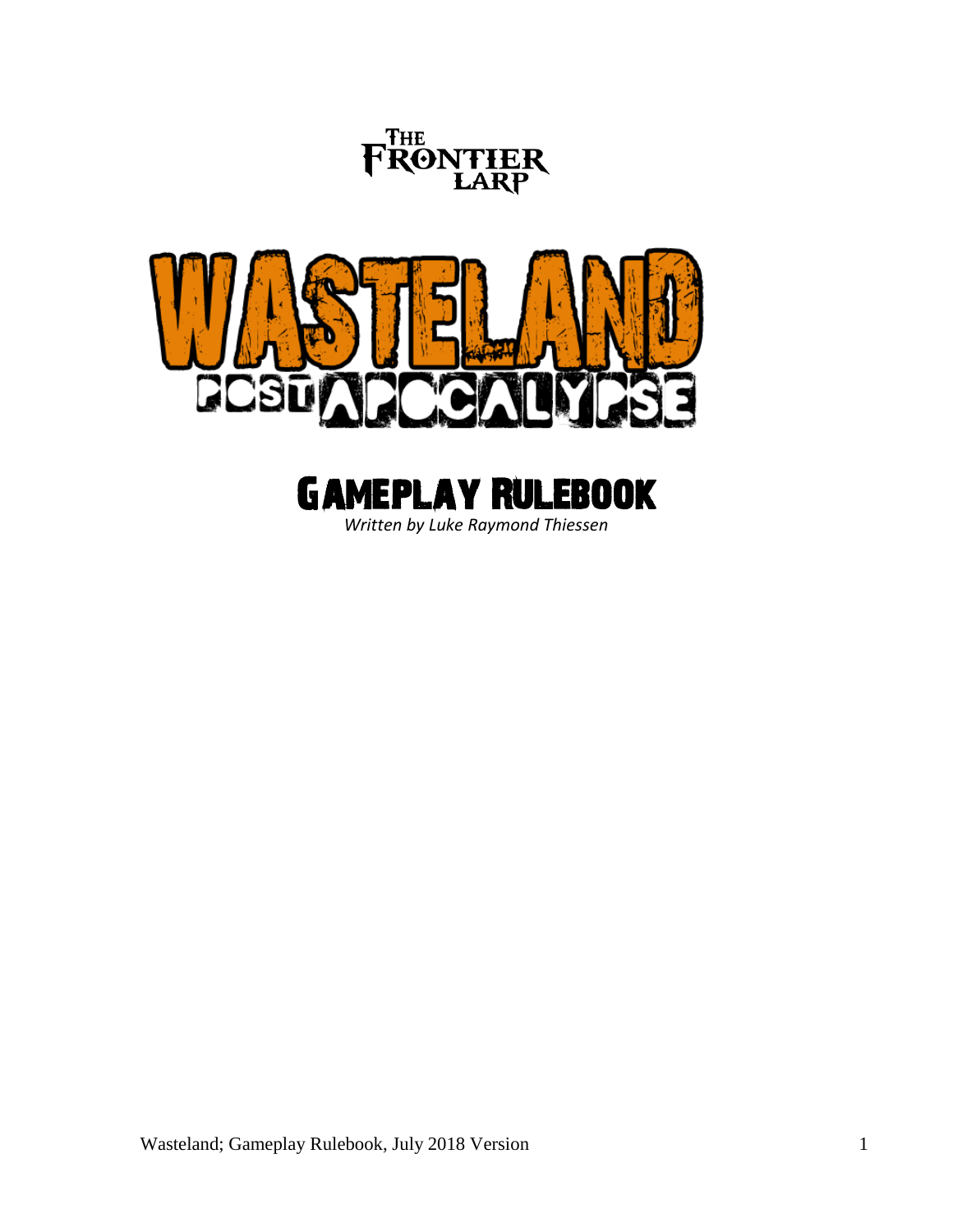# **0.0 Table of Contents**

<span id="page-1-0"></span>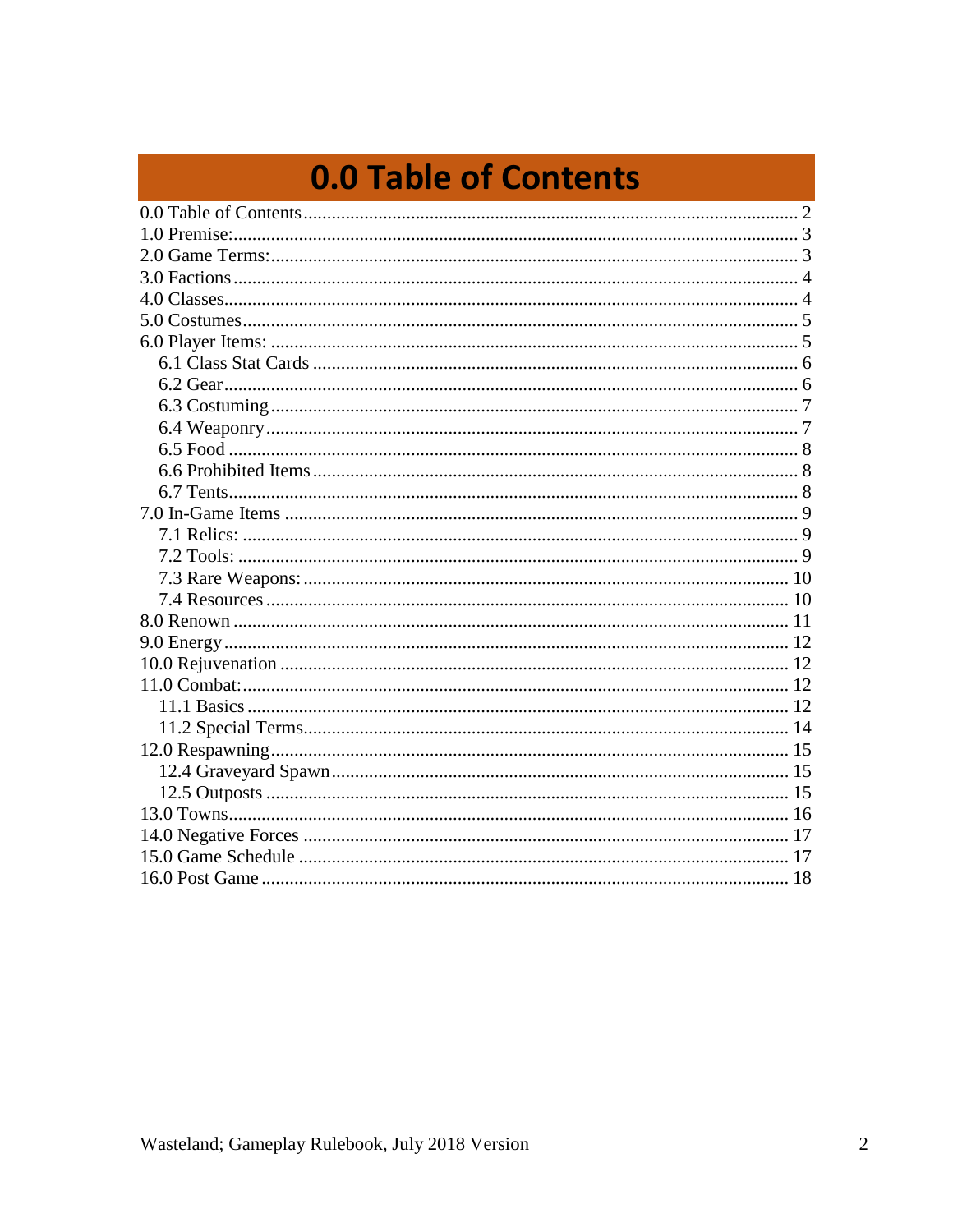## **1.0 Premise:**

<span id="page-2-0"></span>1.1 The world as we know it is no more, millenniums in the future nuclear and chemical warfare have turned earth into a desolate wasteland.

<span id="page-2-1"></span>1.2 Survival is tough in a world full of danger, odd remnants of old technology, and mysterious energies. Strange peoples and creatures exist, products of radioactive and chemical mutation, while the human race struggles against extinction.

### **2.0 Game Terms:**

Below is some common terminology you will find useful for the game.

**2.1 OOC Symbol:** OOC stands for Out of Character. In our game we will represent being out of character by making a fist and putting it on top of your head. People that are OOC cannot be seen or interacted with in game. This may to be used when dead in game or to communicate necessary out of game information. You may also see signs which contain OOC information or notices.

**2.2 STOP THE GAME:** When someone is hurt, when you feel unsafe, when you dropped your glasses, call STOP THE GAME and everyone must freeze where they are until the problem is dealt with. Call GAME ON when play is to be resumed.

**2.3 In Game Items:** this is a term used to describe any and all items that can be found or created in game such as relics, tools, resources, and special weapons. These items can be stolen and traded freely and, with the exception of resources, will be marked with a Frontier LARP sticker.

**2.4 Player Items:** A term used to describe any weapons, items, and costuming brought in by players. These items cannot be stolen or looted and you may not use another players weapons without permission.

**2.5 NPCs:** Standing for non-player characters, an NPC is a volunteer playing a specific roll meant to enhance the game such as a quest giver or monster. Players are to respect and NPCs and listen to all rules calls made by them.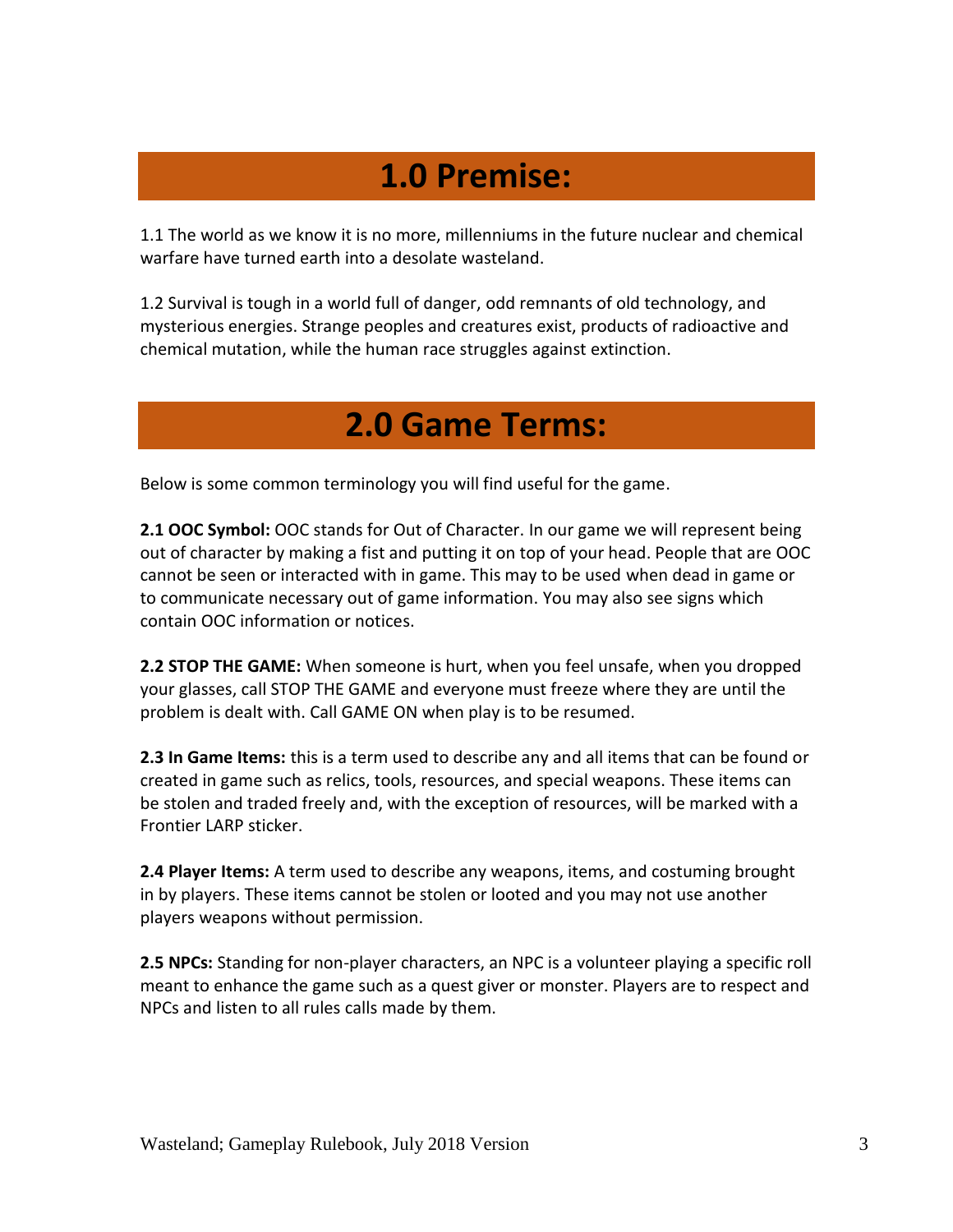## **3.0 Factions**

<span id="page-3-0"></span>3.1 The land is comprised of 4 major Factions which players must choose from when creating a character. All Factions are loyal to their own and will usually work together with them. Some players may also choose to play as marauders.

**3.2 Salvagers**, scavengers and engineers, rebuilding from the wastes. While Bone Raiders rely on their strength and Cliff Runners on tradition, the Salvagers have rose to the top through scientific advancement. Goggles, gloves and oil stains mark the dress of a Salvager.

**3.3 Cliff Runners**, mysterious and nibble hill dwellers with strange powers, working together to ascend. Known for wearing scarves and earthy toned clothing with loose middle-eastern inspiration, and for the blue war markings on their bodies.

**3.4 Bone Raiders**, brutal nomads who respect only strength, they prey on those foolish enough to enter their territory. Typically clothed in rugged attire and armor made from anything from leather, to bones, to tires, to scrap metal.

**3.5 Marauders**, those without a clan, they wander the wasteland with goals all of their own, these strangers are often welcome but rarely trusted. They typically dress practically with large coats to protect them from the sands of the waste.

**3.5.1 NOTE:** the game, and its point system (known as renown) are based around the Factions, players choosing to come as marauders cannot win on their own, although they can aid or hamper the various peoples.

**3.6 Defecting:** Sometimes players may wish to defect from their factions and join with another faction. While allowed, this is discouraged, and players will gain no benefits of the new faction, meaning they must still spawn at spawn points for their original faction and can only obtain ability upgrades through them.

### **4.0 Classes**

<span id="page-3-1"></span>4.1 Each Faction is divided into 3 distinct classes with each group having a fighter, healer, and versatile class. Players must pick a class to play as during the game. Upon death they may switch classes (within the same Faction) provided they have an appropriate costume change to match their new class.

4.2 Each class has a special ability unique to their class. Players MUST call out these abilities verbally when using them.

4.3 The full list of classes and their stats can be found in the Factions rulebook.

Wasteland; Gameplay Rulebook, July 2018 Version 4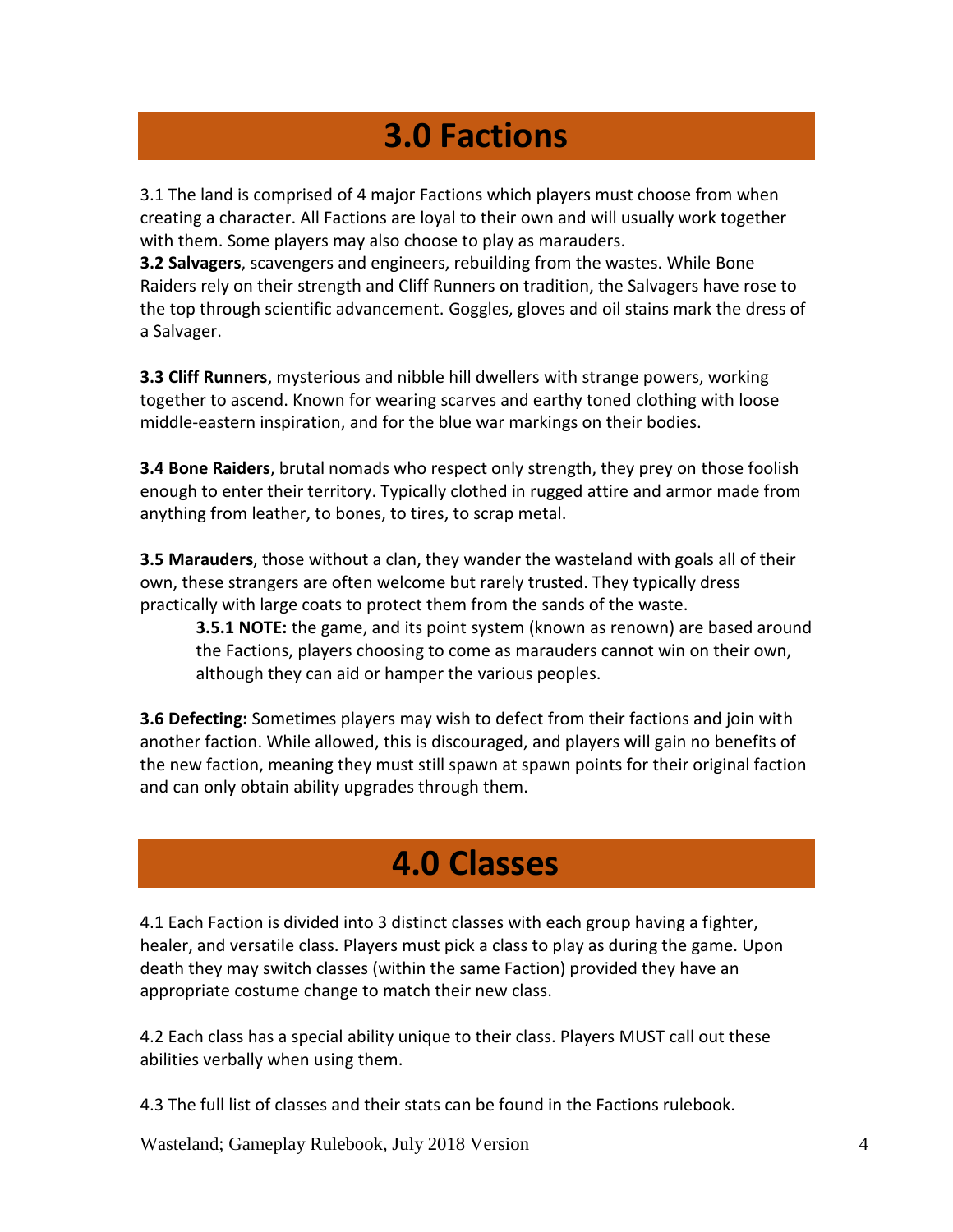## **5.0 Costumes**

<span id="page-4-0"></span>5.1 Costuming is a very important part of immersion and improves the overall quality of the game, for this reason it has been incentivized.

5.2 At the start of the game all players will be given 1-3 costume points based on the effort they have put in to their outfits. These points can then be used to upgrade any of their starting stats.

5.3 Players are expected to costume themselves in accordance with their Faction as well as their Class. It should be obvious upon first glance which group you belong to. You should refer to the Factions rulebook and the sample pictures for a better idea of how your Faction looks.

5.4 Graphic t-shirts and clothes with visible logos are not considered acceptable attire for this game unless they are cleverly and convincingly worked into a costume.

5.5 If you have any questions about specific types of clothing please message our facebook page or email us at [thefrontierlarp@gmail.com](mailto:thefrontierlarp@gmail.com)

#### **5.6 Costume Rating Guide**

| 1 Point                    | 2 Points                      | <b>3 Points</b>           |
|----------------------------|-------------------------------|---------------------------|
|                            |                               |                           |
| Effort was made but        | Costume fully meets           | Costume goes above and    |
| costume does not fully     | requirements and easily       | beyond basic requirements |
| match the player's Faction | identifies a player's faction |                           |

### **6.0 Player Items:**

<span id="page-4-1"></span>6.0.1 A term used to describe any weapons, items, and costuming brought in by players. These items cannot be stolen or looted and you may not use another players weapons without permission.

6.0.2 The following section details the restrictions and recommendations for player items.

**6.0.3 NOTE:** We highly recommend you label all personal items that you bring into the game. We will make no attempt to return unlabeled items.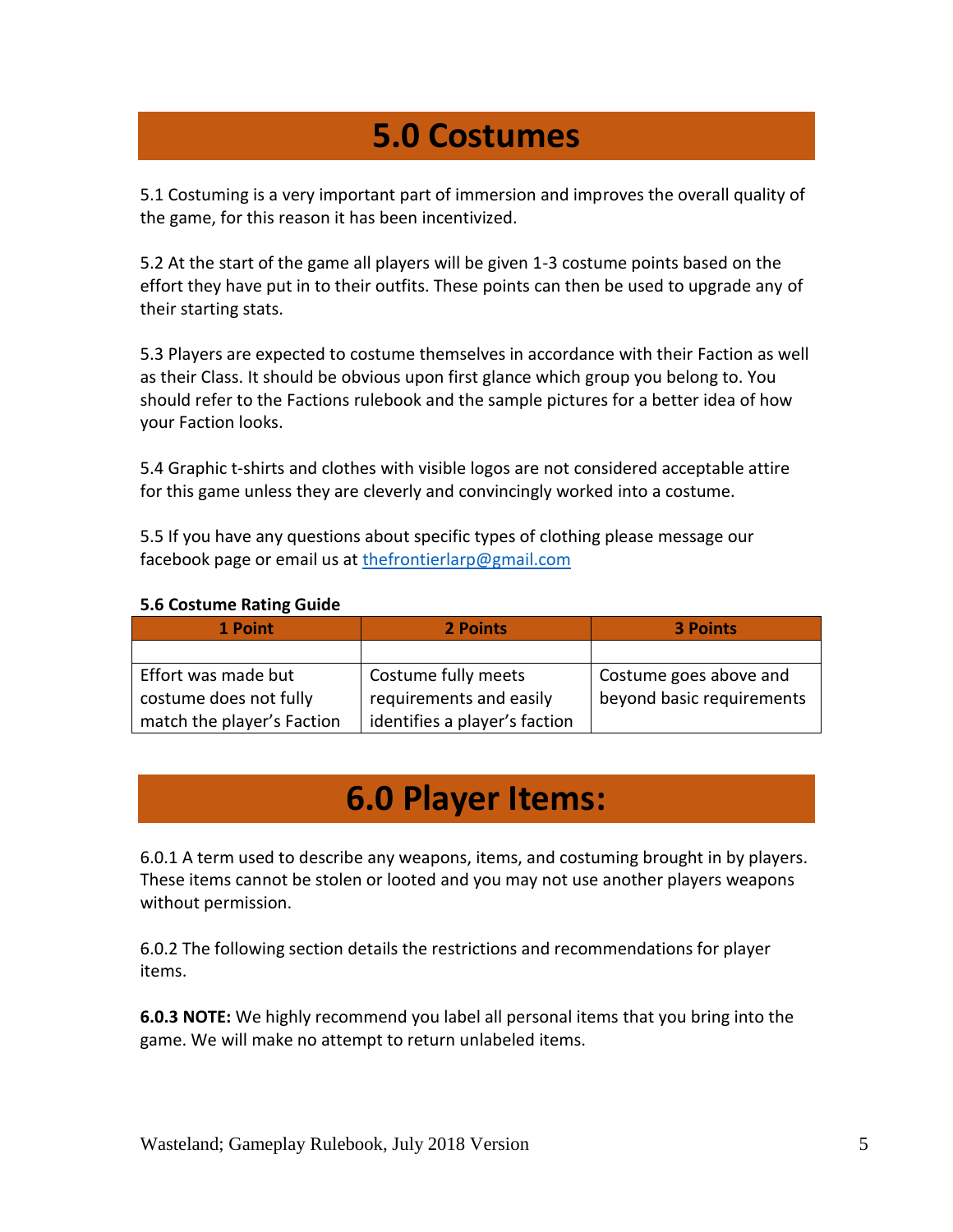#### <span id="page-5-0"></span>**6.1 Class Stat Cards**

6.1.1 At the start of the game all players will be provided with a stat card which they must keep with them at all times during the game. This card will contain all their class stats for easy reference.

6.1.2 The stat card need not be displayed visibly but should be able to be easily produced.

6.1.3 Any player may ask to see another's stats card as proof of their in-game abilities

#### <span id="page-5-1"></span>**6.2 Gear**

6.2.1 Players are highly encourage to bring the following items with them into the game:

**6.2.2 Bags/packs:** To carry all your equipment and any in-game items you may find. It is strongly encouraged that you have some sort of bag.

**6.2.3 Time telling device**: a digital or analog watch (Note that cellphones do not exist in this world, but you can use them OOC)

**6.2.4 Water bottle:** Water skins and flasks are also good. Staying hydrated is very important in a long game.

**6.2.5 Sunscreen/Bug Spray:** To protect you from nature. Sunscreen is absolutely essential on hot days as you WILL get sunburn.

**6.2.6 Tents/Gazebos/Pavilions/Tarp Structures:** To fill up your groups town and serve as your own personal safe haven as well as provide shelter from the sun. Remember, these structures earn your team 5 renown each, so you're strongly encouraged to help fill and expand your town. Even though Marauders cannot earn renown they may still bring a tent which they may setup anywhere in the waste.

**6.2.7 Tools:** items such as shovels, rope, plyers, etc may be brought into the game however they must be declared at sign in. These items may not be used to modify game props or any large plant-life, only a player's personal items, weeds/grasses, or terrain such as sand and dirt. The Frontier LARP reserves the right to refuse any item from entry into the game even if it does not directly infringe on any rules.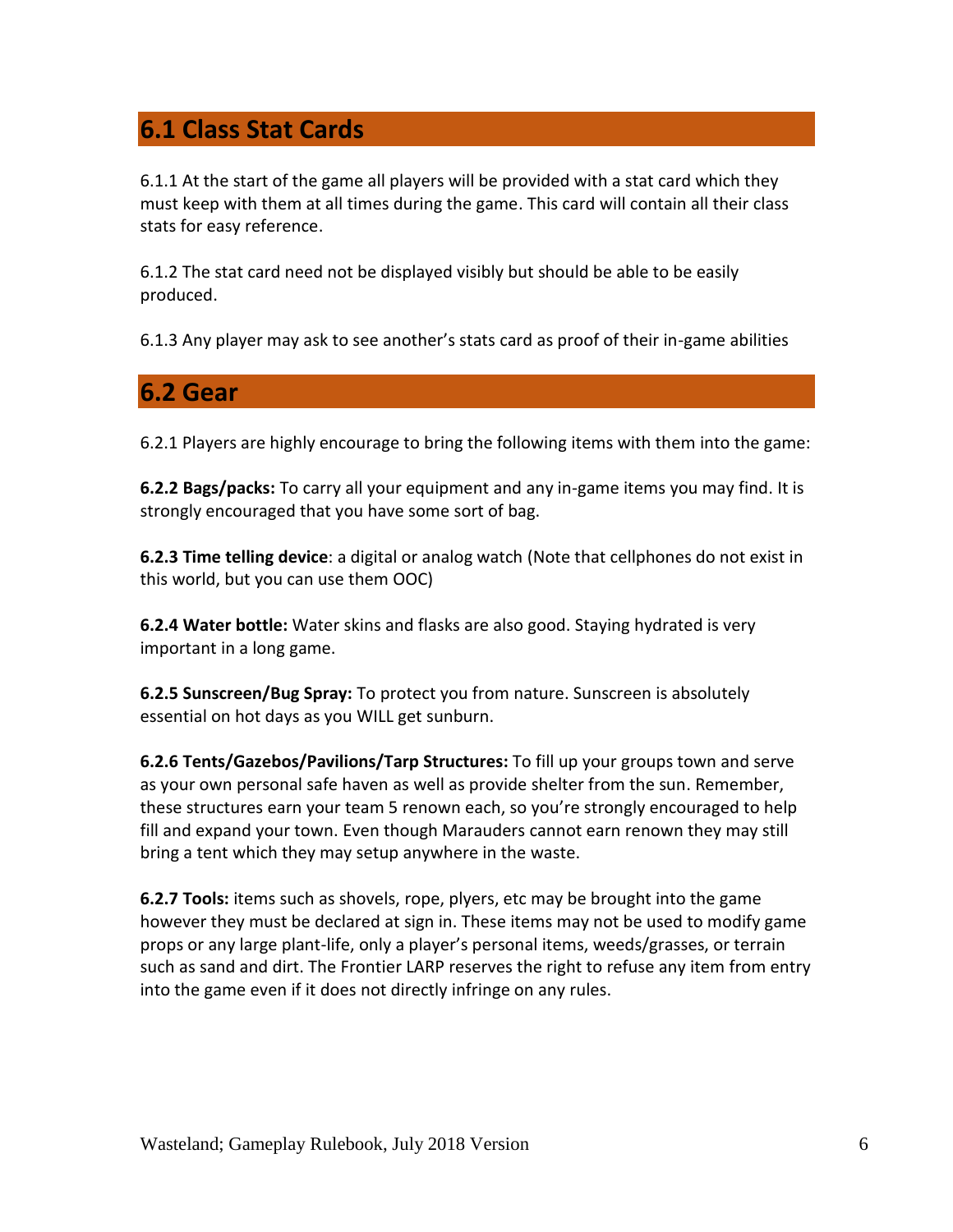### <span id="page-6-0"></span>**6.3 Costuming**

6.3.1 Players are expected to dress according to both their Faction and their specific chosen class within those groups.

6.3.2 All those who attend the game will get a costume score from 0-3. Not only will your team earn that many additional renown points, but you will also gain an equal number of bonus upgrades that you can distribute to any stats of your choice.

6.3.3 The Costume rating scale will be as follows

- **0** -player made no effort to wear appropriate costume
- **1** -some effort was made
- **2** -players costume fits both their race and class
- **3** -players costume exceeds expectations

#### <span id="page-6-1"></span>**6.4 Weaponry**

**6.4.1 Weapons:** Players of any class can bring in as many weapons as they like provided they meet the safety requirements on our website [\(www.frontierlarp.com/safety\)](http://www.frontierlarp.com/safety).

**6.4.2 Damage:** The amount of damage a player deals with either melee or ranged weaponry is dictated by their class, NOT by the weapons themselves (with the exception of special weapons found in-game).

**6.4.3 Ammo:** Players may bring in a maximum of 12 bullets or arrows, these are reusable after being fired by anyone who picks them up. Players may choose to mix and match (6 bullets, 6 arrows, etc). To bring in ammo a player must also bring in a weapon capable of firing it.

**6.4.4 Packets:** some abilities (particularly those of the Benders) require packets. Packets are small pouches of material filled with bird seed similar to a hacky-sack. Players must provide their own packets. These do not count as ammunition and are re-usable if picked up.

**6.4.5 Grenades:** players are not allowed to bring any type of fake grenades into the wasteland game, these must be found in game. A grenade will deal explosive damage detailed in section 11.0 on Combat.

**6.4.6 Smoke Grenades:** Any smoke grenades MUST be declared at the start of the game. Players are only allowed to bring in FLAMELESS smoke grenades which may be used tactically during the game. HOWEVER players may never throw a smoke grenade into a small enclosed structure with players inside such as a players personal tent.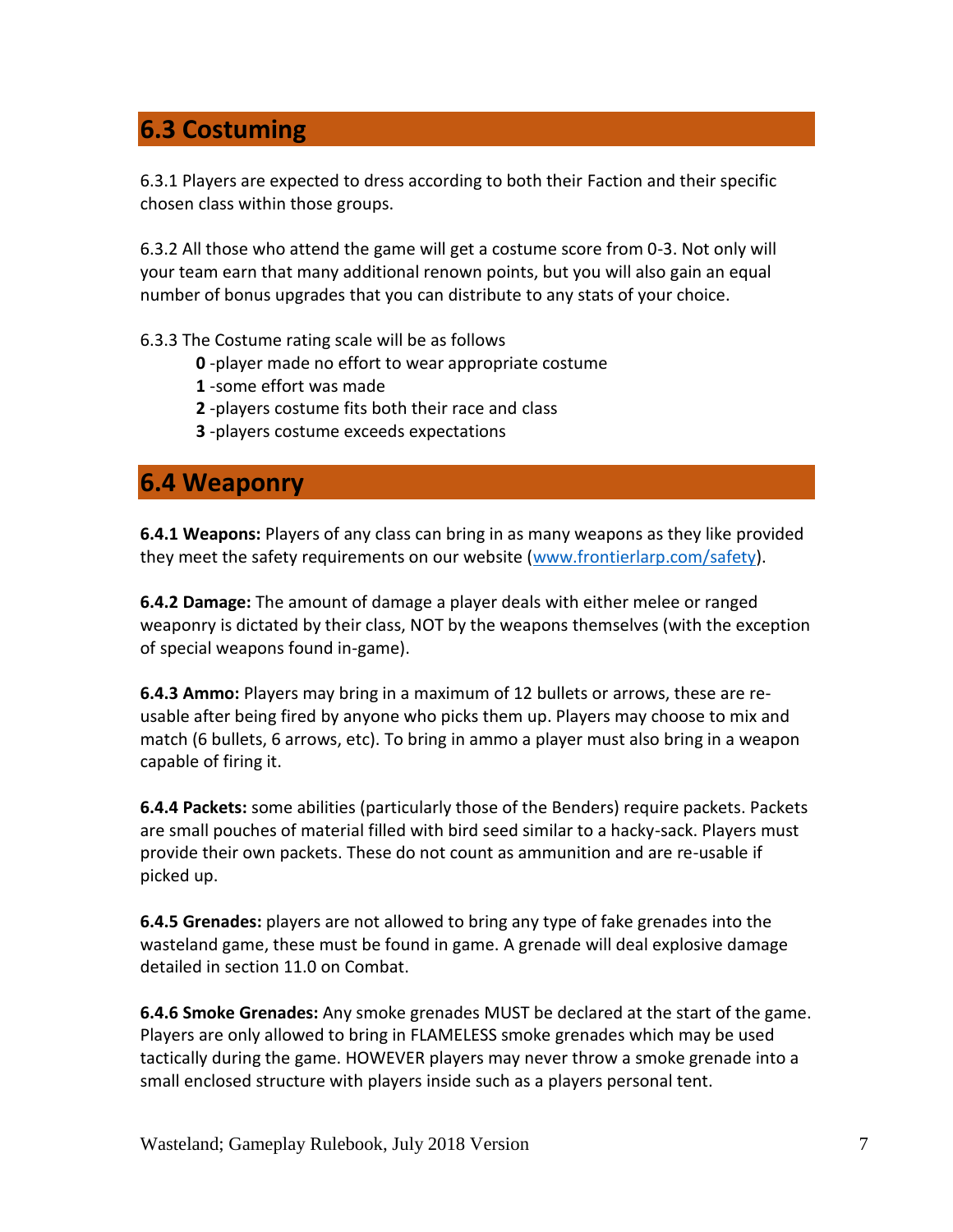#### <span id="page-7-0"></span>**6.5 Food**

6.5.1 A full meal will be included in the ticket price as well as snacks from 1 of the 3 ingame taverns. This will include vegetarian options.

6.5.2 Players are highly encouraged to bring plenty of water to stay hydrated in the waste and brining your own snacks is highly encouraged.

#### <span id="page-7-1"></span>**6.6 Prohibited Items**

**6.6.1 Real World Weapons:** players may not bring in any item that would be considered a real-world weapon, this includes tools such as knives and hatchets.

**6.6.2 Explosives:** Any form of real world explosive that generates a spark or flame including fireworks, firecrackers, and smoke bombs that need to be lit.

#### <span id="page-7-2"></span>**6.7 Tents**

6.7.1 Players are encouraged to bring tents, gazebos, pavilions, makeshift tarp structures, bug screens, and any other temporary structures that they may set up for the duration of the game to fill out their town.

6.7.1.1 While not required we highly encourage players to decorate their tents to fit in with the game theme, this could include covering it in furs, rough tarps or cloth, hanging trinkets from them, or building the entire tent out of blankets and ragtag materials.

6.7.2 Bonus Renown will be awarded for every structure that players bring and set up within their towns perimeter, and more so for those that fit in thematically.

6.7.3 Players need not arrive early to set up these structures as it will be done in character after the official game start.

6.7.4 Tenting overnight is not allowed at this site and all structures set up by players must be taken down by players at the end of the game.

6.7.5 Players cannot be killed, take damage, or inflict damage, in-game while inside a tent. If your town is under attack and you retreat to your tent you are safe from harm but you also cannot attack from your tent. You have chosen to hide and may remain there until the aggressors leave, are defeated, or you get bored of hiding.

6.7.6 You cannot enter or take anything from any tent without the owners explicit permission.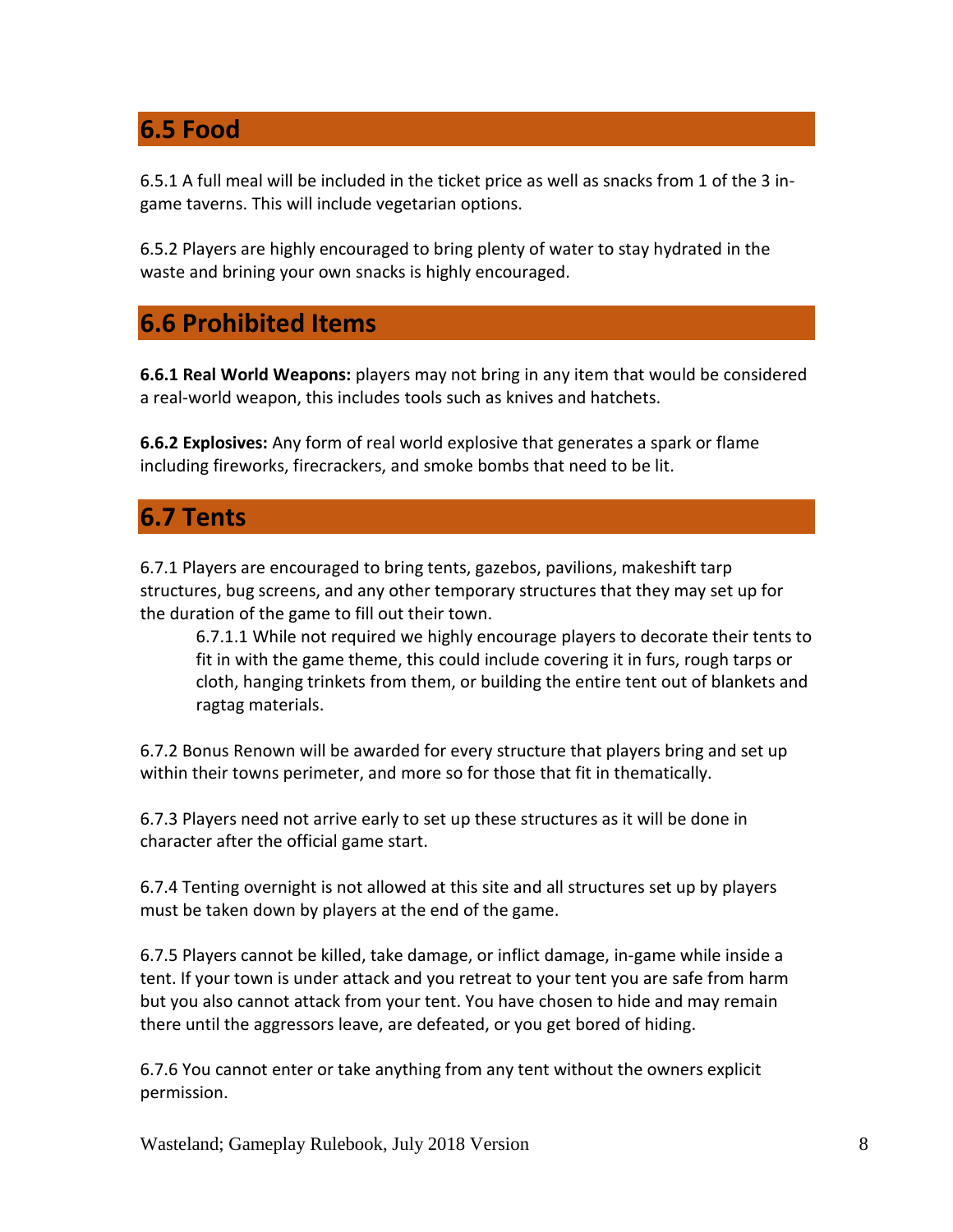6.7.7 Tents are people's personal property, do not damage them and **do not enter them without the owner's permission!**

<span id="page-8-0"></span>6.7.8 For the sake of not breaking the game and having tents be invulnerable safes zones, **no in-game items can be stored in tents.** 

## **7.0 In-Game Items**

7.0.1 This is a term used to describe any and all items that can be found our created in game such as relics, tools, resources, and special weapons. These items can be stolen and traded freely and, with the exception of resources, will be marked with a Frontier LARP sticker.

7.0.2 In-game items may be buried or otherwise hidden in the terrain or on one's person but they may not be locked up in any way or stored inside players personal tents where opposing players cannot access them.

#### <span id="page-8-1"></span>**7.1 Relics:**

7.1.1 Vestiges of an age long past, relics are rare and unique items which can be found throughout the waste.

7.1.2 Relics are worth renown for whichever team possess them at the end of the game.

#### <span id="page-8-2"></span>**7.2 Tools:**

7.2.1 Tools are wooden props used to harvest resources.

7.2.2 A tool is NEVER to be used as a weapon including to block blows.

7.2.3 Each team will start with 1 of each type of tool and can build more at their town center by spending resources as well as upgrade existing ones.

7.2.4 In order to harvest a resource you MUST have a tool, using the correct one will reduce the harvesting time by 2 minutes for a regular tool and 3 minutes for an upgraded tool.

7.2.5 You may harvest using an incorrect tool, but it will require the full 5 minutes.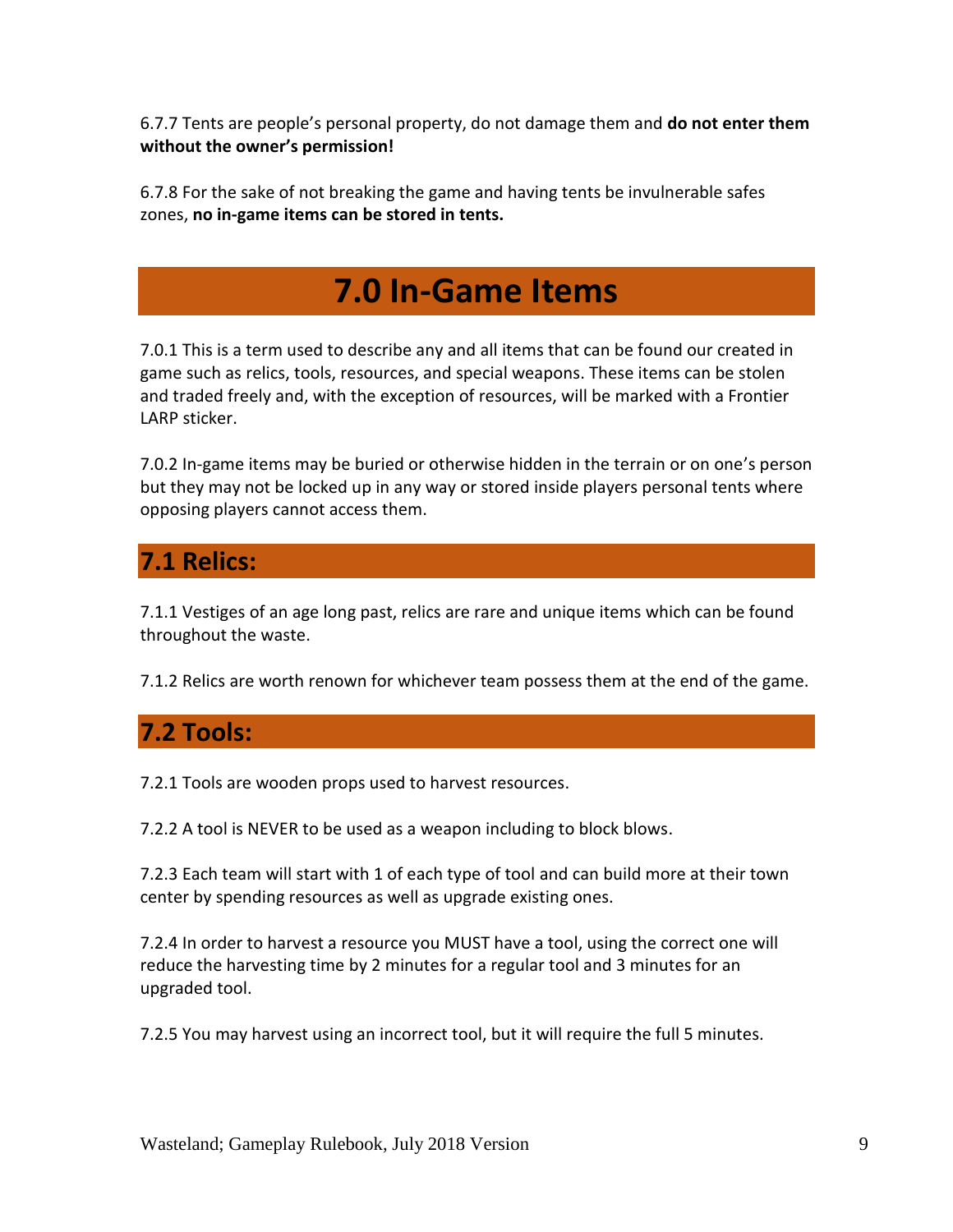7.2.6 There are 5 different types of tools **Hammers:** for gathering metal scrap **Pickaxes:** for gathering gold and stone **Axes:** for gathering wood **Scythes:** for gathering food **Hand Drills:** for gathering oil

#### <span id="page-9-0"></span>**7.3 Rare Weapons:**

7.3.1 Within the waste there are also rare and powerful weapons which can be found, these weapons are unique and will deal addition damage above what your regular damage call is.

#### <span id="page-9-1"></span>**7.4 Resources**

7.4.1 Resources are valuable objects that can be collected from resource centers using tools

7.4.2 Resources are used to purchase new in-game items and upgrades from your town center.

7.4.3 Resource centers can be found throughout the wasteland in logical zones (wood resource will be found near trees etc). They will be marked by a wooden sign post with a timer and pile of resources.

7.4.4 Gathering a resource requires holding a tool in hand and roleplaying use of it within 1 meter of the resource centre. The player must do this for the entire harvesting time which begins at 5 minutes.

7.4.5 Players will use the provided timer to track the time, once up, they gain 1 of that resource and may continue to harvest until all the resources from that resource center are gone.

7.4.6 Each resource center has a 'correct' gathering tool which, when used, decreases the harvesting time required to gather that resource. You may harvest a resource with an incorrect tool but it will not decrease the harvesting time

7.4.7 Once gathered a resource is now in-game and can be stolen, looted, traded, or spent at a town center.

7.4.8 If at any time you attack, or are attacked during the resource gathering process you must start again.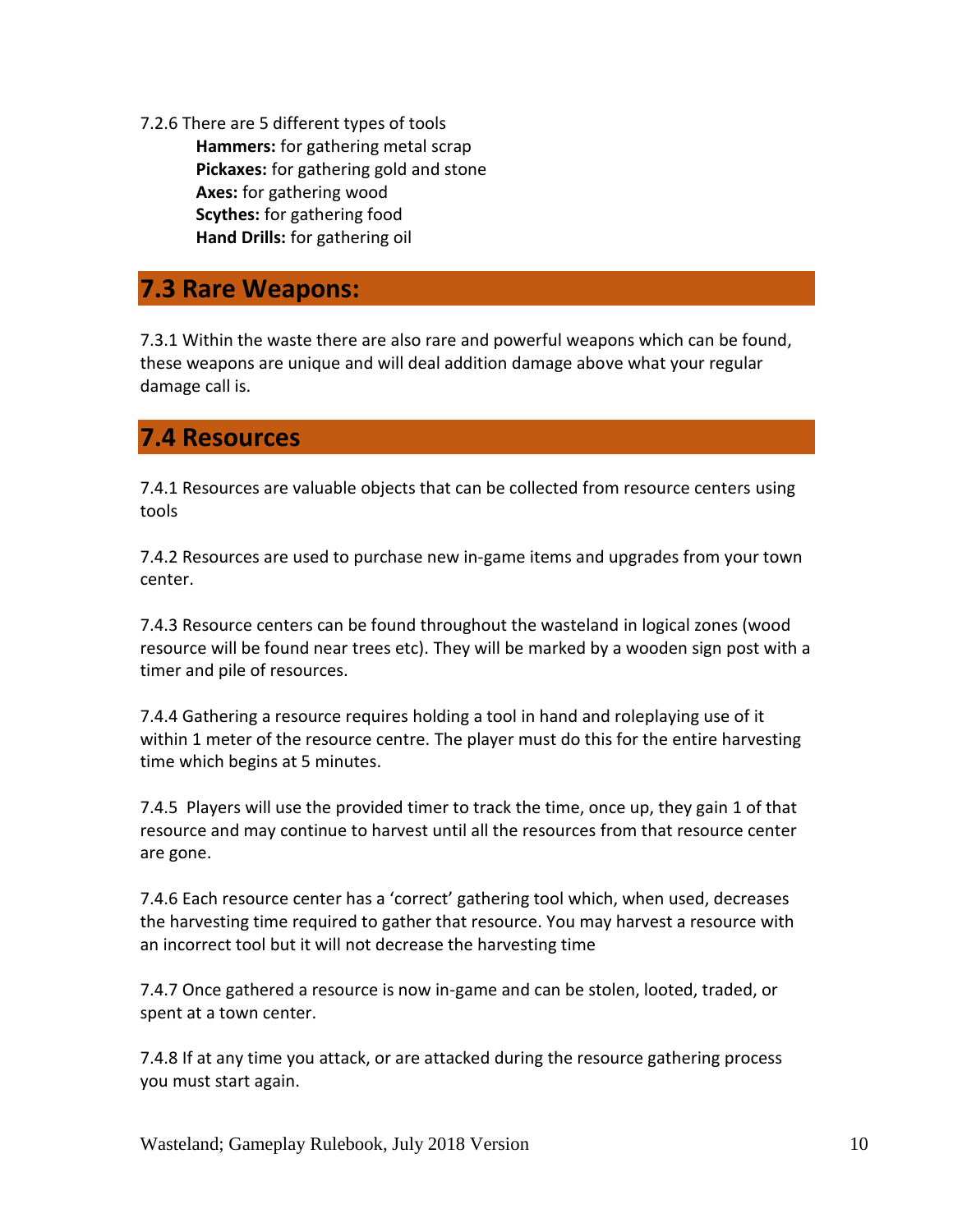7.4.9 Multiple players may gather from a resource center at the same time provided they each have their own tool.

**7.4.10 Note:** removal of resources from a resource center is based on the honor system, anyone caught removing resources without using the correct in-game methods will be removed from the game.

7.4.11 There are 6 different resources in our game **Stone:** found in rocky areas, harvest with pickaxe **Wood:** found in treed areas, harvest with axe **Food:** found in grassy areas, harvest with scythe **Metal:** found near scrap metal, harvest with hammer **Oil:** found in sandy areas, harvest with hand drill **Gold:** found in hilly areas, harvest with pickaxe

#### **7.5 Currency**

7.5.1 In-game currency will is known as cogs and will be represented by painted poker chips, the color of which does not matter.

7.5.2 Each player will start the game with 5 cogs which can be used to barter and purchase items from any of the 3 tavern keeps.

7.5.3 As an in-game item cogs can be stolen from killed players.

<span id="page-10-0"></span>7.5.4 players may earn more cogs by working for the Tavern keeps.

### **8.0 Renown**

8.1 The goal of the Wasteland game is for your team to earn the most points, known as renown, by the end of the game. This team with the most will be declared the dominant Faction of that year.

8.2 Renown is earned through several different methods:

**8.2.1 Tents:** Every tent setup by a player is worth 5 renown, to a maximum of 50 **8.2.2 Wall Sections:** Each wall section built is worth 3 renown. This rule will be void on years when the wall sections are set-up in advance of the game. **8.2.3 Costuming:** players can earn between 1 and 3 renown for their costumes **8.2.4 Flags:** Flags can be stolen from the other teams towns, and are worth 20 renown each when brought back to your town center. An opposing team may only steal one flag per raid (see section 11.11) .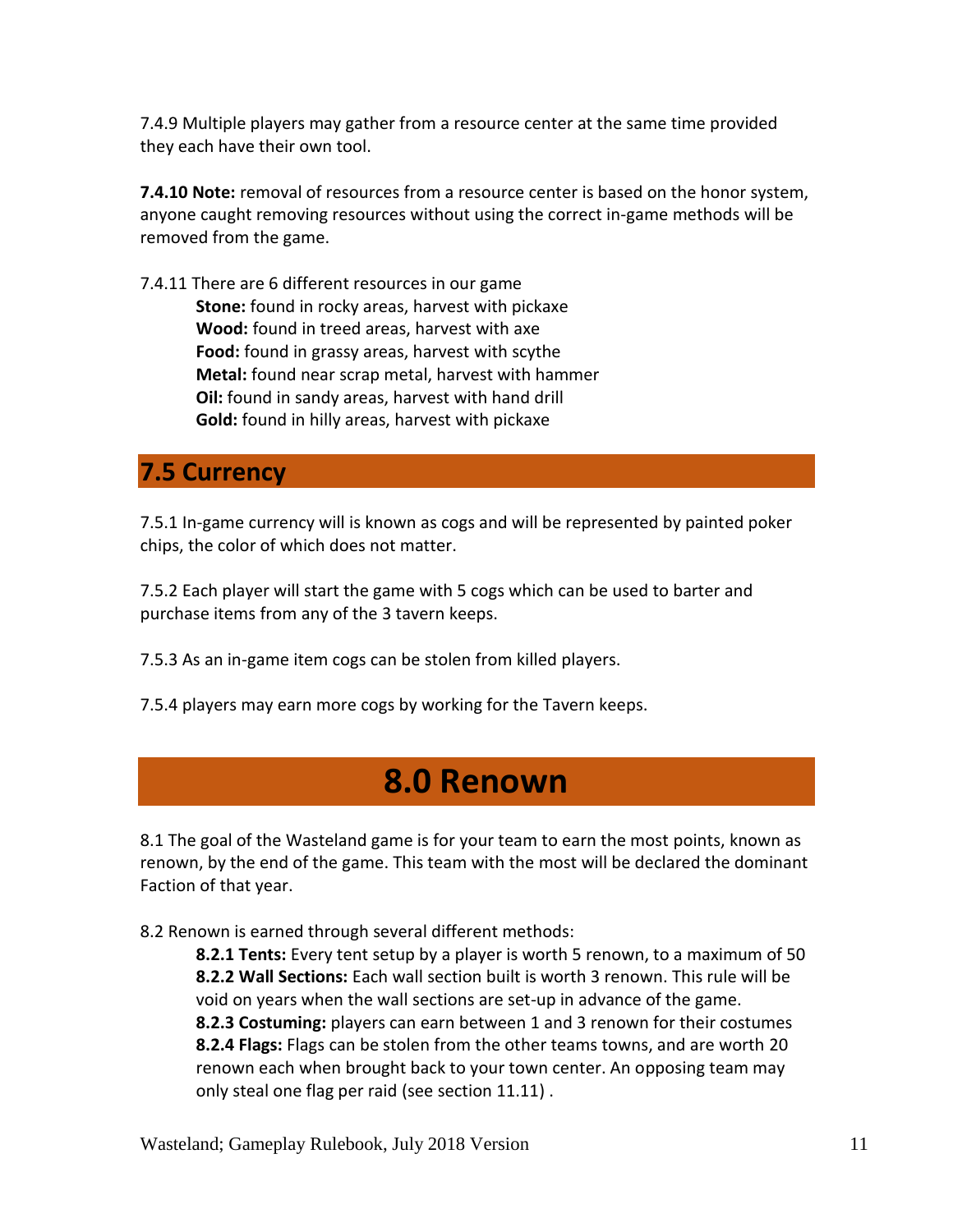**8.2.5 Relics:** Rare vestiges of a time long past, these are in-game items waiting to be found throughout the wastes. They are worth 25 renown each.

**8.2.6 Resources:** at the end of the game any unspent resources are worth 1 renown each.

**8.2.7 Quests:** completing quest will earn your team renown, the amount varying with each quest

**8.2.8 Thunderdome:** winning matches in the thunderdome will also earn renown for your team, the amount will vary depending on the match.

<span id="page-11-0"></span>8.3 At the end of the game, it is the responsibility of your town leader to calculate your teams renown with the help of your Tavern keep NPC.

# **9.0 Energy**

9.1 All players have a set amount of energy based on their class with which they can perform special skills. These special skills are detailed under each class in the Factions rulebook.

# **10.0 Rejuvenation**

<span id="page-11-1"></span>10.1 Rejuvenation is way for characters to regain energy throughout the game allowing use of special abilities again.

10.2 All players fully rejuvenate to their max energy after spending at least 5 minutes roleplaying in their home town. Examples of roleplay activities are things such as tinkering for Salvagers, meditating for Cliff Runners, and sparring for Bone Raiders.

10.3 If at any point during this time a player is attacked or calls damage upon another character they must start the 5 minute time over.

<span id="page-11-2"></span>10.4 Since Marauders do not have a home town they will rejuvenate by making camp somewhere in the waste for at least 5 minutes. Spending this time in solitude instead of with fellow members of their Faction.

# **11.0 Combat:**

#### <span id="page-11-3"></span>**11.1 Basics**

Wasteland; Gameplay Rulebook, July 2018 Version 12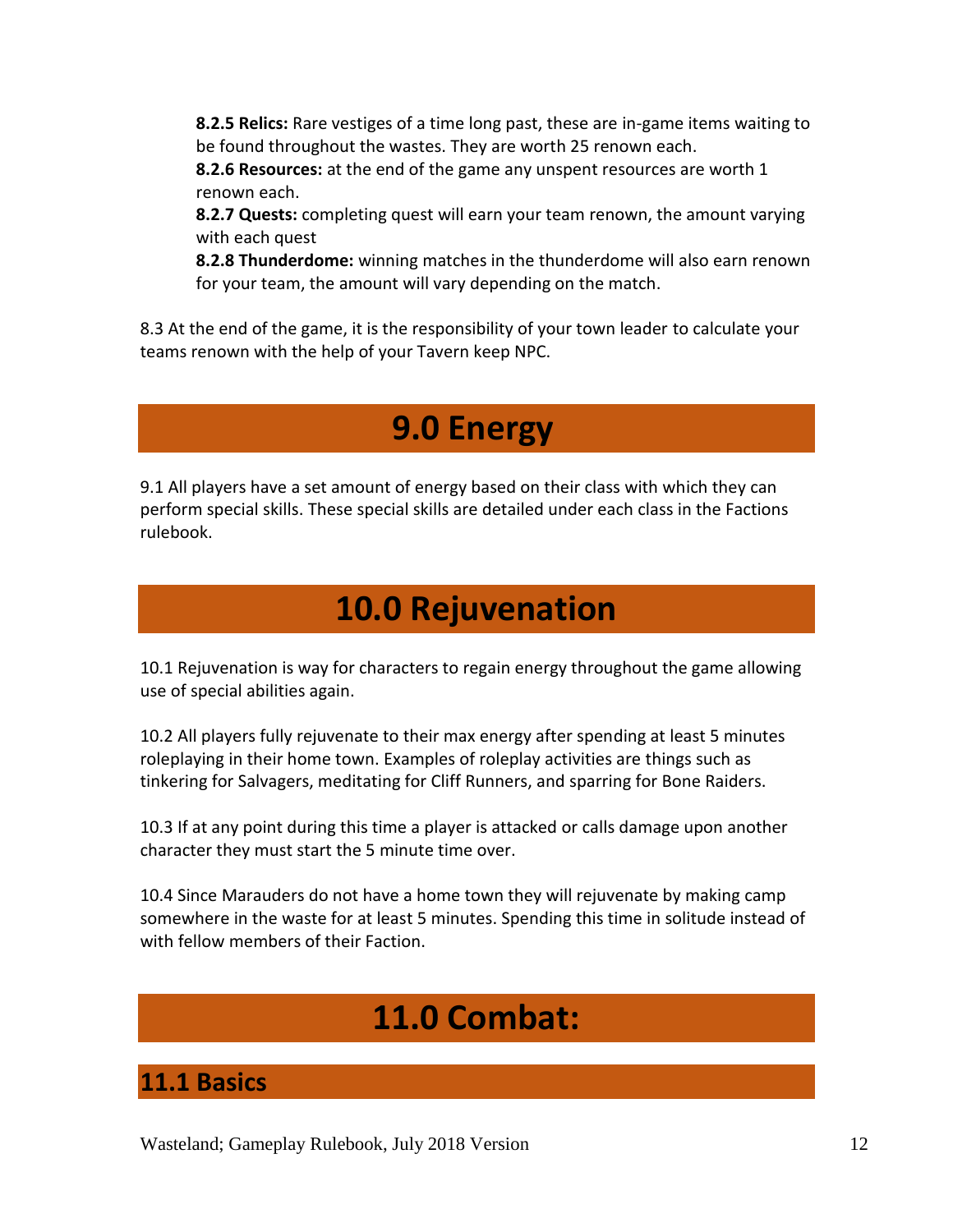**11.1.1 Weapons:** For this game we will be using Nerf blasters and boffer weapons, for a full safety guide please visit our website [www.frontierlarp.com/safety](http://www.frontierlarp.com/safety)

**11.1.2 Hit Call:** every hit whether Melee or Ranged must be accompanied by a hit call, a number called to represent the damage done to the target. Your hit call is the amount of damage you're able to inflict with a weapon, and could be different depending whether you're using a melee or ranged weapon. You need not call out a number unless the hit lands. If someone does not call a number and you're struck, you still take a base 1 point of damage. If you are unsure what the hit call was, take 1 point of damage.

**11.2.2 Note:** Sometimes you may wish to deal minimal damage, you are always allowed to call less than your damage maximum on any strike.

**11.1.3 Invalid Locations:** Players are never to hit others in the head, throat, or groin. If someone is hitting too hard or in an unsafe manner let them know, and if they do not soften their blows speak with the acting game Referee.

**11.1.4 Light Contact:** no one should ever hit as hard as they can, this is a light touch game, meaning a weapon need only tap the target to count as a blow.

**11.1.5 Melee Damage:** Any damage dealt with a melee weapon (Boffer Sword, foam bat, Calimacil, etc.) OR any damage by a throwing weapon, such as foam daggers and fake stones

**11.1.6 Ranged Damage:** Any damage dealt with a ranged weapons projectile, such as arrows from a bow, Nerf blaster darts, or foam darts from a blow gun.

**11.1.7 Bullets:** in this game bullets are able to pierce through shields. If a dart strikes your shield, it deals damage as if it struck you

**11.1.8 Hitpoints:** this number represents how much damage you can take. Every time you are struck your opponent will call a hit call, you subtract this number from your total hitpoints, regardless of where you are struck. If you are stuck, but don't hear a number, simply take 1 point of damage. When you reach 0 hitpoints you fall unconscious.

**11.1.9 Unconsciousness:** when unconscious a player must collapse to the ground and lie there for 60 second. During this time they cannot receive any other damage. After the 60 second count they are dead. If at any point during this time count another player begins healing them their count pauses.

**11.1.10 Death:** A player dies 60 seconds after falling unconscious. Once dead you may get up and return to your teams graveyard (located near your home town) to respawn.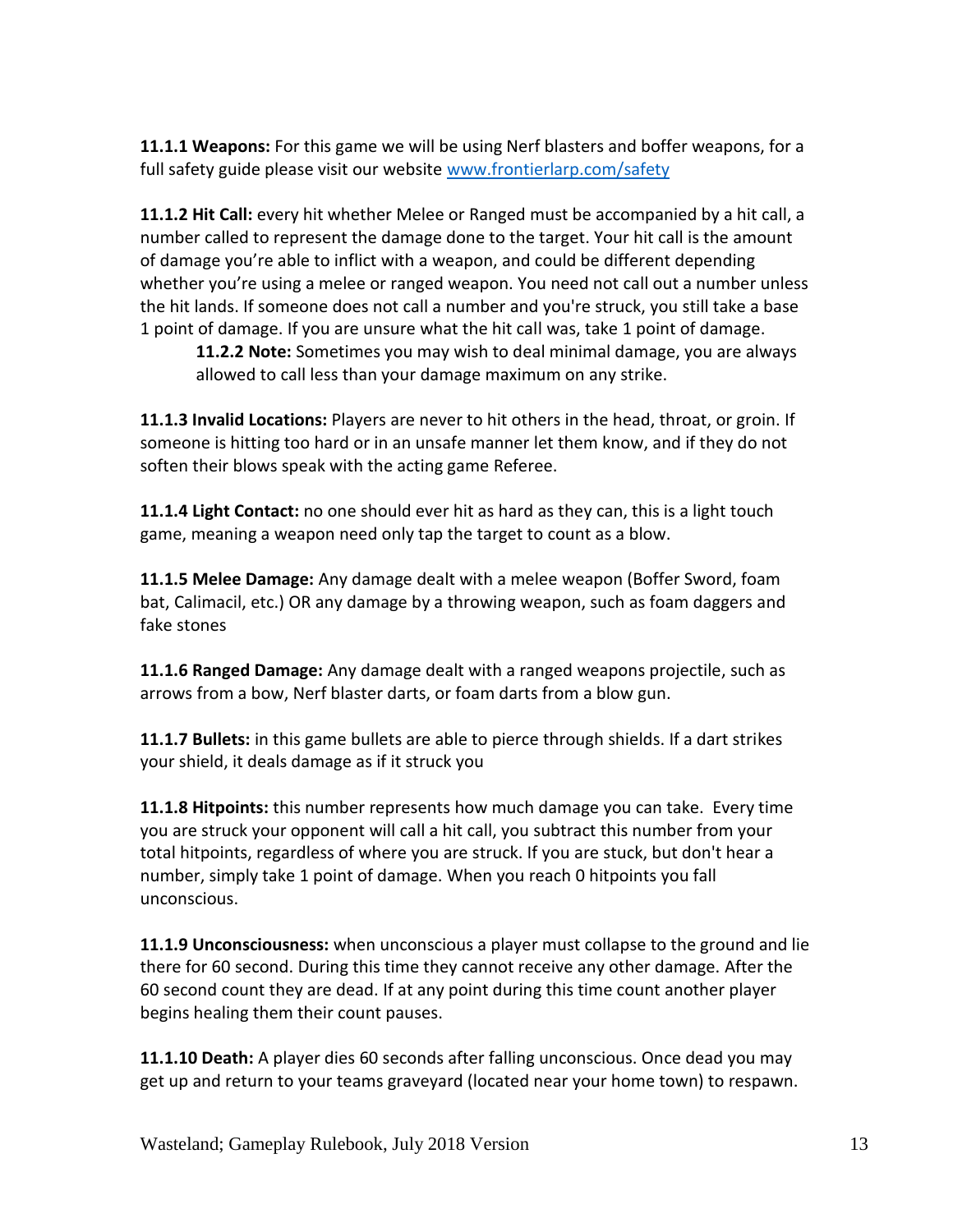After waiting the appropriate spawn time at your graveyard you may re-enter the game. Players retain all upgrades upon death and have their energy restored to full.

**11.1.10.1 Note:** when dead you MUST leave behind all in-game items you had on you (see game terms for definition)

#### <span id="page-13-0"></span>**11.2 Special Terms**

**11.2.1 Looting:** When you come across an unconscious player you may loot all their ingame items (see game terms for definition). You may NOT take any of their player items which they brought into the game. Full roleplaying when looting is encouraged but if either party is uncomfortable with it a simple hand on the shoulder and call of "loot" will suffice.

**11.2.2 Raiding:** a raid is defined as an attack on another team's home town. This may be done by any number of players including as few as 1. A raid does not need to be an outright attack, in could instead be infiltrating a team's home town under the pretense of civility. You may only steal 1 flag from opposing factions per raid. Each raid must be separated by 5 minutes during which no members of your faction can be within the targets town.

**11.2.3 Explosive Damage:** items such as grenades will deal explode damage which instantly reduces all players to 0 hitpoints, rendering them unconscious. They must always be accompanied by a call of "explode 1 meter." This means that anything within 1 meter of where the explosive lands takes 1 point of damage.

**11.2.4 Machine Gunning:** A term that refers to rapidly calling damage with a melee weapon while striking repeatedly using only quick wrist flicks. This is not allowed. All hits with a melee weapon require a full swing of the arm, at a rate of approximately 1 hit per second.

**11.2.5 Class Abilities:** Each player will also have a special ability based on their class which will affect combat. Most of these abilities effect the player who is using them but some do effect others. While the responsibility is on the player using the ability to explain its effects if there is any confusion, being familiar with the following terms will be useful

**11.2.5.1 Shield:** an engineer ability that grants a temporary invincible shield **11.2.5.2 Strength:** enforcer ability that allows them to overpower others **11.2.5.3 Hide:** watcher ability that allows them to remain unseen, represented by putting a hand in front of their face **11.2.5.4 Energy Bolt/Blast:** bender abilities, blasts of magic that deal damage via a thrown packet, passes through shields like bullets

**11.2.5.5 Protective Circle:** a bender ability allowing them to create an impenetrable circle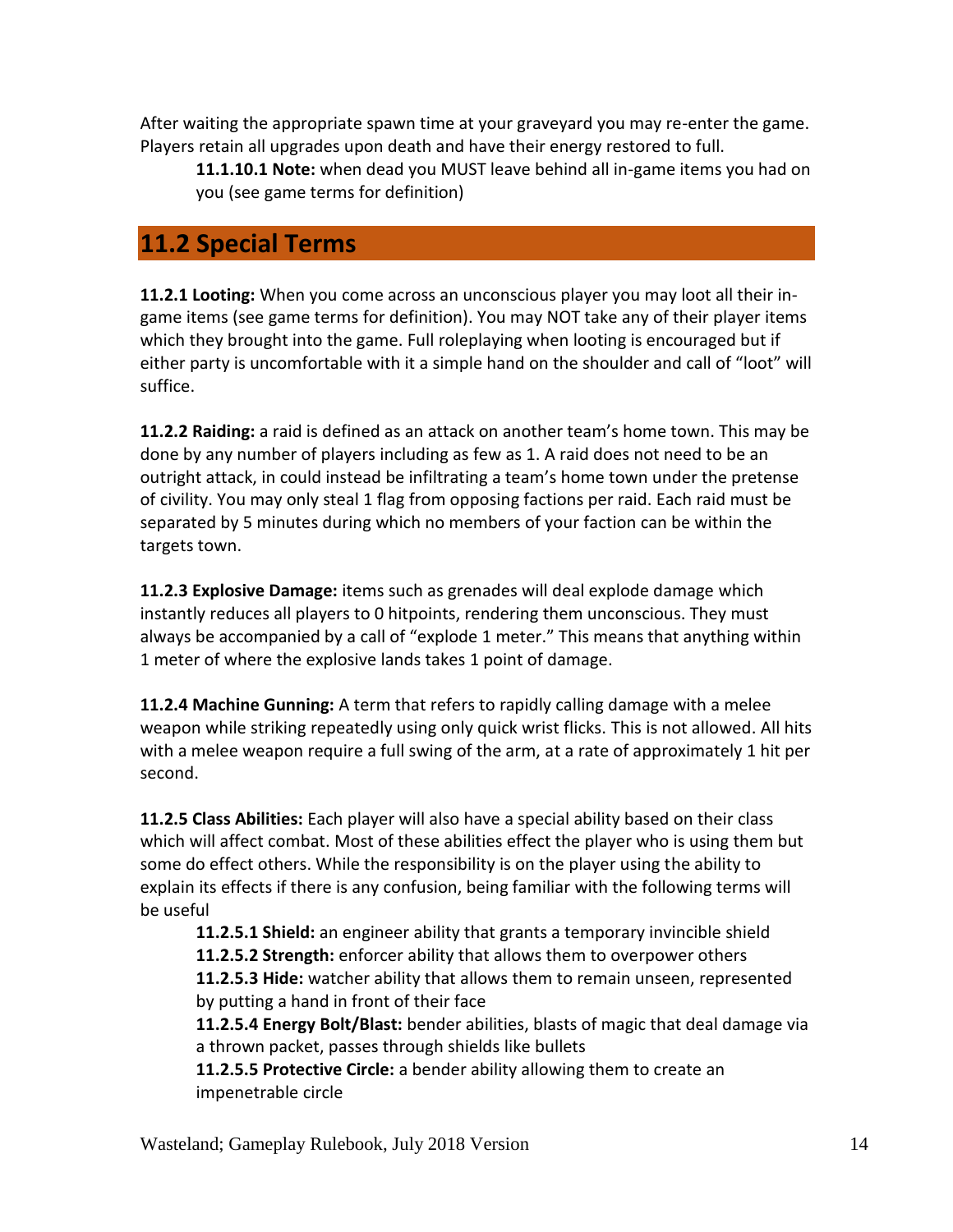**11.2.5.6 Snipe:** a scout ability that grants +1 ranged damage for a single shot **11.2.5.7 Rage:** a beserker ability that grants +1 melee damage for a single swing **11.2.5.9 Treatment, Heal, Stitch:** healer abilities that restore hitpoints

**11.2.6 Lost Limbs:** In some rare cases a player may lose a limb in game. This may be from a special NPC damage call or through roleplay. Until that player dies they may not use the lost limb and must act as if it is not there. In the case of a lost leg the player can no longer walk, only crawl or be carried.

## **12.0 Respawning**

<span id="page-14-0"></span>12.1 Respawning is a process by which players who have died in-game can re-enter the game.

12.2 Dead players travelling back to a spawn point should not speak to living players and are not allowed to relay any in-game information until they have respawned. When dead and encountering live players please use the OOC symbol (closed fist on head) to relay that you are out of game.

12.3 Upon arriving at one of your Faction's spawn points you must wait for the allotted Respawn Time before being able to re-enter the game, using the provided timer to track it. This time will be stated in all spawn zones.

#### <span id="page-14-1"></span>**12.4 Graveyard Spawn**

12.4.1 Each town will have a graveyard spawn belonging to its inhabitants, located just outside of its perimeter. Only players from that faction may spawn there and this location cannot be captured.

#### <span id="page-14-2"></span>**12.5 Outposts**

12.5.1 Located throughout the waste can be found several outposts which can be captured by any team and used to respawn.

12.5.2 To capture a outpost a living player must raise their teams coloured flag.

12.5.3 All outposts will be surrounded by rope and peg which functions the same as town walls (see section 13.7).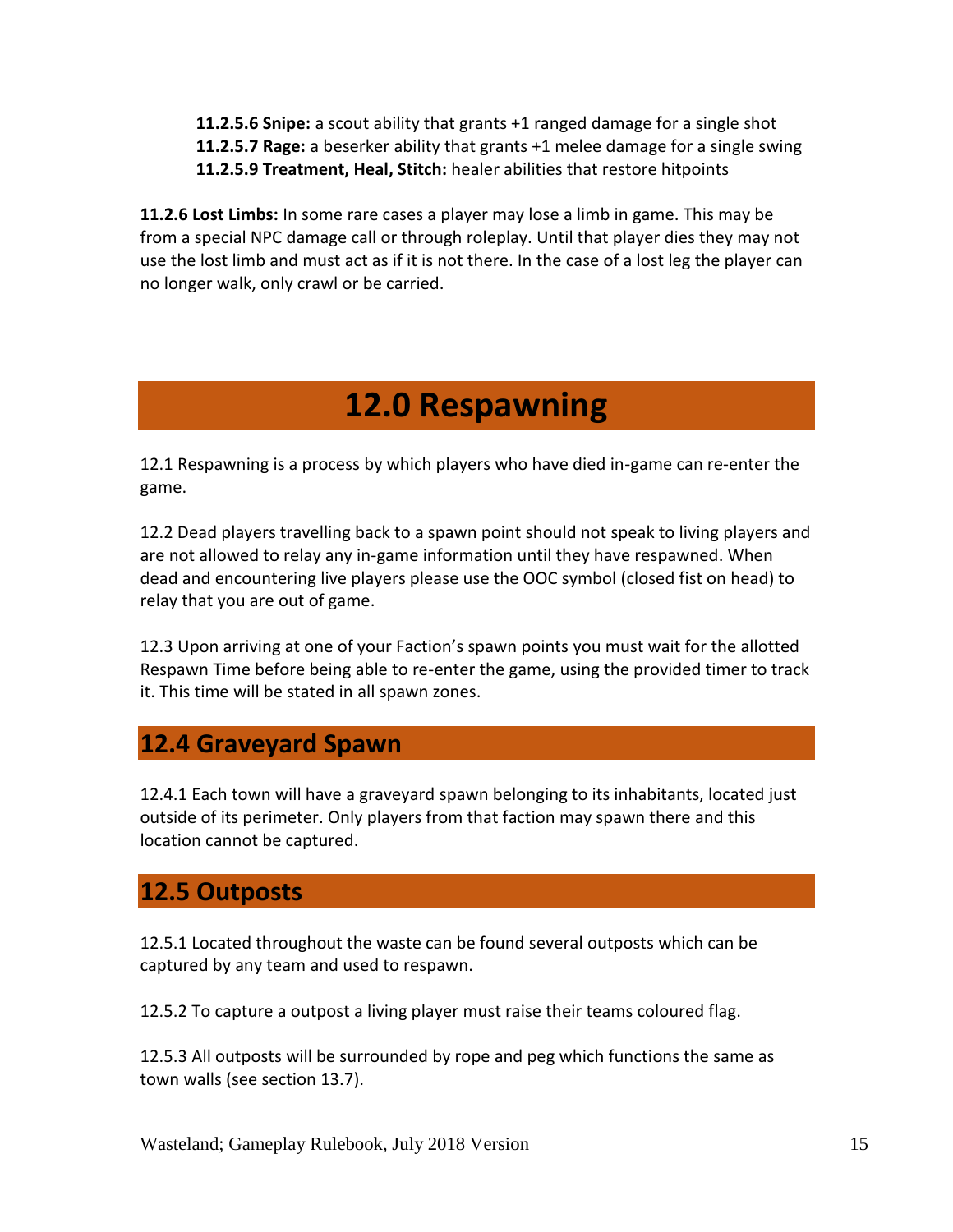12.5.4 Spawn speeds at outpost points cannot be increased through town upgrades

12.5.5 Players cannot spawn from a outpost point if there are any enemy players inside of it. Enemy players being defined as a player of a different faction trying to capture the spawn point.

<span id="page-15-0"></span>12.5.6 Marauders, who are not part of a Faction can spawn at any outpost point regardless of whose flag is raised.

### **13.0 Towns**

13.1 Each Faction, with the exception of the Marauders, have their own central town. Providence, the home of the Salvagers, Tarhol the home of the Cliff Runners, and SkullRack the home of the Bone Raiders.

13.2 Towns are comprised of tents, and several different elements detailed below.

**13.3 Perimeter:** the limits of each town, which is marked by wooden stakes.

**13.5 The Town center:** the heart of each town. This is where you create all your teams in-game items such as tools for harvesting resources. From your town center you will be able to upgrade things for your team such as respawn speed, hitpoints, energy, and attack damage.

**13.6 OOC Bins:** There will be several OOC bins at each town center, one to hold food supplies for your team, one to deposit spent resources, and one which holds in-game items which can be created such as tools.

**13.6.1 Note:** These bins are not to be used as storage for player items or in-game items.

**13.6.2 Note:** Nothing can be looted from any of the OOC town center bins.

**13.7 Walls:** small blockades that players can build to help defend their towns. Each town will start with materials to build wall sections, and each section that is built will earn your team Renown. Walls must be placed along your towns perimeter.

**13.7.1 W**hen building walls, towns must always have at least 2 entrances that must be at least 2 meters.

**13.7.2** Players may attack over and between walls with both blasters and melee weapons

**13.7.3** Players may not climb over, under, or between wall sections nor may they move them once put in place.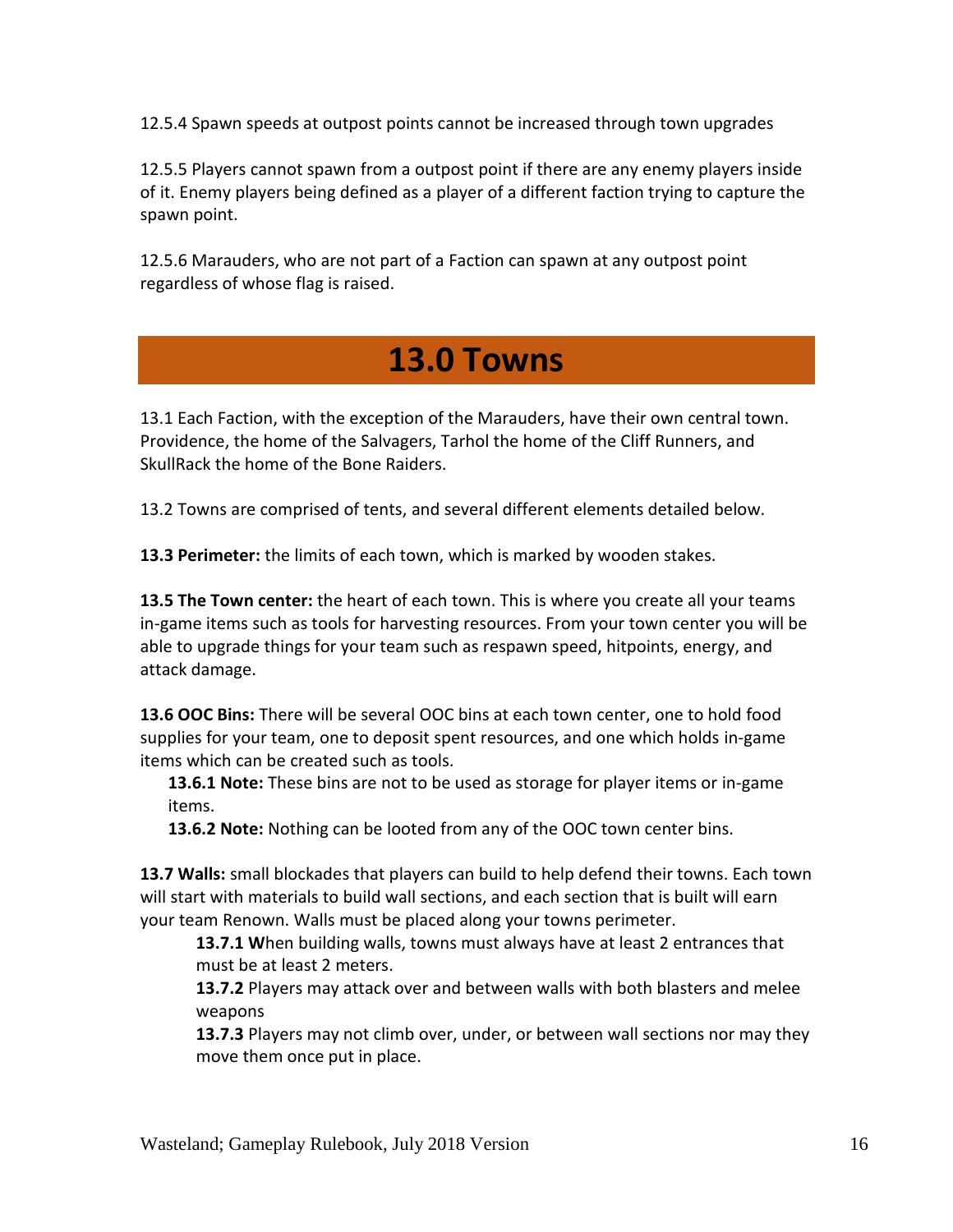**13.8 Towers:** Each town will have 4 "tower" structures with flags. These flags can be stolen by other factions to earn renown. Each Faction will also have extra flags and must replace stolen flags immediately.

**13.8.1 Note:** Only your own Factions flags can be flying within a town, you cannot steal and re-purpose another Factions flag.

### **14.0 Negative Forces**

<span id="page-16-0"></span>14.1 Within the world of the Waste there are several negative forces that afflict the survivors.

14.2 All or none of these negative forces may be in effect in any individual Wasteland game. If they are it will be announced at the start of the game and the applicable mechanics explained.

**14.3 Sand Storms:** Dangerous storms which howl across the barren waste, anyone caught in a sandstorm dies.

**14.4 Toxic Zones:** remnants of the great war have created areas full of dangerous toxins which cause damage when inhaled. Wearing gas masks prevents damage taken in toxic zones.

**14.5 Nuclear Fallout:** the entire wasteland has been contaminated with Nuclear fallout. Spending long lengths of time outside a town will cause negative effects unless a player is wearing a gas mask.

**14.6 Disease:** another deadly threat in the waste is disease. Disease can strike anyone anywhere, and, once infected, disease is very difficult to cure. Diseases are infectious and can spread among survivors.

<span id="page-16-1"></span>**14.7 Beasts:** many dangerous and bizarre creatures roam the waste, mutated by nuclear fallout and radiation, preying upon mankind.

### **15.0 Game Schedule**

15.1 So you've read all the rules and you're all ready to go, what should you expect when you arrive?